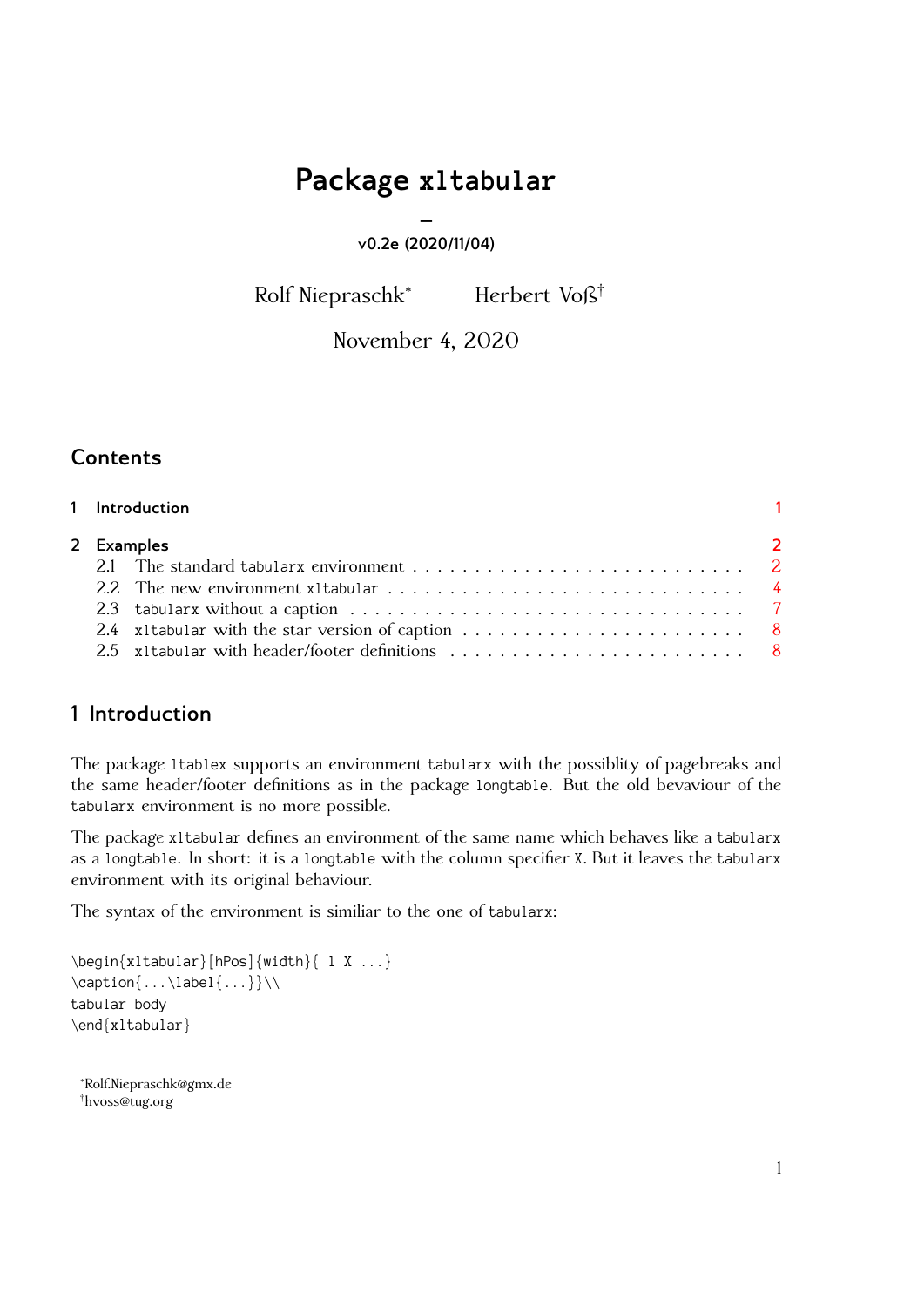#### *Examples*

For the optional argument hPos (horizontal position) the values l, r and c (default) are possible. The environment xltabular uses longtable for typesetting the tabular. The original longtable increases the counter table in any case, with or without a caption. This is not the case with xltabular: no \caption, no counter change.

## <span id="page-1-0"></span>**2 Examples**

## **List of Tables**

| Using the original tabularx environment: a pagebreak not possible! This is the    |  |
|-----------------------------------------------------------------------------------|--|
|                                                                                   |  |
| the x1tabular environment with longtable property $\dots \dots \dots \dots \dots$ |  |
| 3 The x1tabu1ar environment with 1 ongtab1e property and left aligned by setting  |  |
|                                                                                   |  |
|                                                                                   |  |
|                                                                                   |  |

#### <span id="page-1-1"></span>**2.1 The standard tabularx environment**

```
\captionaboveof{table}{Using the original \texttt{tabularx} environment:
  a pagebreak not possible! This is the reason why the tabular moves
  to the next page.}
\begin{tabularx}{0.75\linewidth}{@{} lX @{}}
left column & \blindtext\\
l & \blindtext\\
left column & \blindtext\\
l & \blindtext\\
\end{tabularx}
```
<span id="page-1-2"></span>Table 1: Using the original tabularx environment: a pagebreak not possible! This is the reason why the tabular moves to the next page.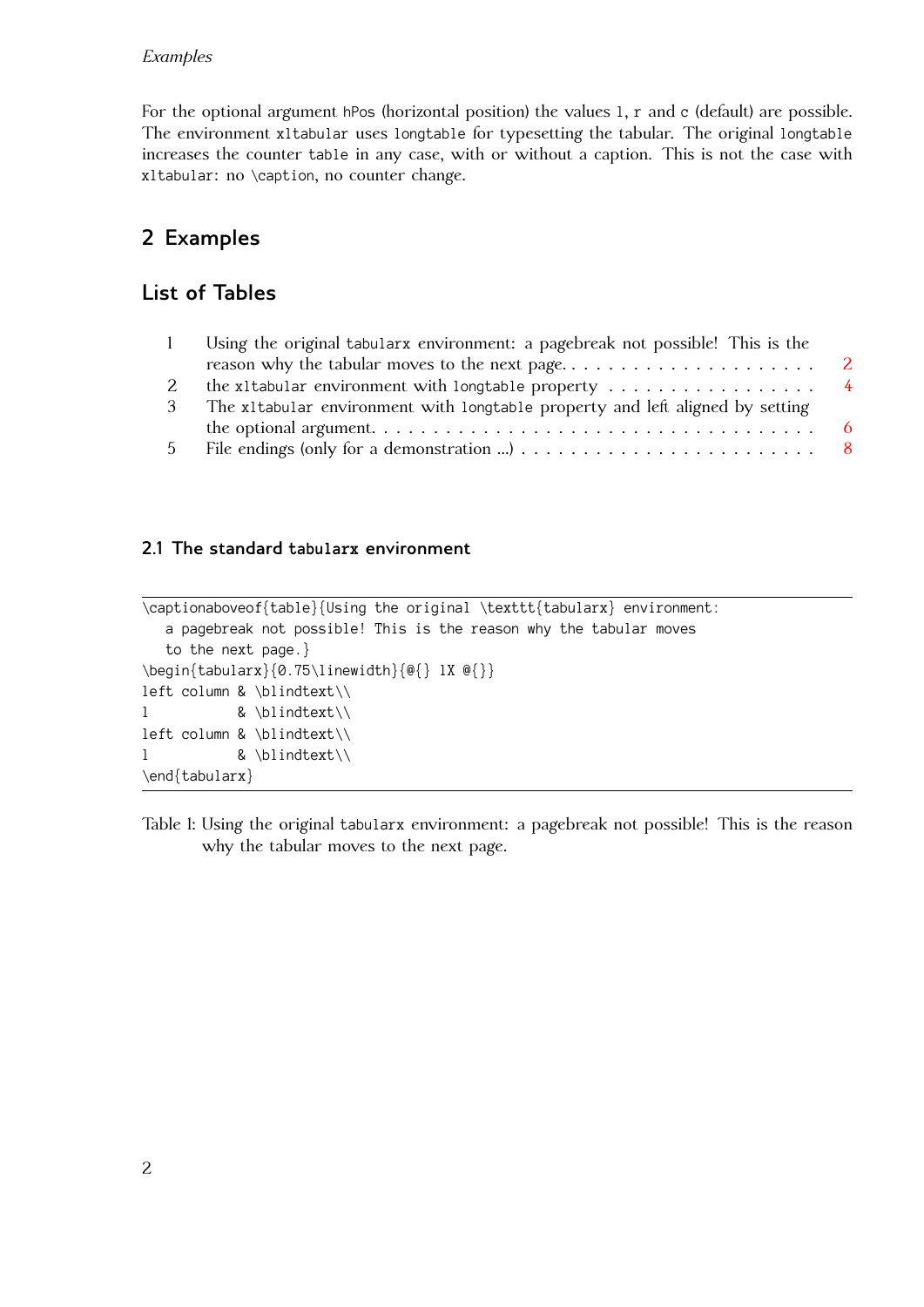left column Hello, here is some text without a meaning. This text should show what a printed text will look like at this place. If you read this text, you will get no information. Really? Is there no information? Is there a difference between this text and some nonsense like "Huardest gef burn"? Kjift not at all! A blind text like this gives you information about the selected font, how the letters are written and an impression of the look. This text should contain all letters of the alphabet and it should be written in of the original language. There is no need for special content, but the length of words should match the language.

l Hello, here is some text without a meaning. This text should show what a printed text will look like at this place. If you read this text, you will get no information. Really? Is there no information? Is there a difference between this text and some nonsense like "Huardest gefburn"? Kjift not at all! A blind text like this gives you information about the selected font, how the letters are written and an impression of the look. This text should contain all letters of the alphabet and it should be written in of the original language. There is no need for special content, but the length of words should match the language.

- left column Hello, here is some text without a meaning. This text should show what a printed text will look like at this place. If you read this text, you will get no information. Really? Is there no information? Is there a difference between this text and some nonsense like "Huardest gefburn"? Kjift not at all! A blind text like this gives you information about the selected font, how the letters are written and an impression of the look. This text should contain all letters of the alphabet and it should be written in of the original language. There is no need for special content, but the length of words should match the language.
- l Hello, here is some text without a meaning. This text should show what a printed text will look like at this place. If you read this text, you will get no information. Really? Is there no information? Is there a difference between this text and some nonsense like "Huardest gefburn"? Kjift not at all! A blind text like this gives you information about the selected font, how the letters are written and an impression of the look. This text should contain all letters of the alphabet and it should be written in of the original language. There is no need for special content, but the length of words should match the language.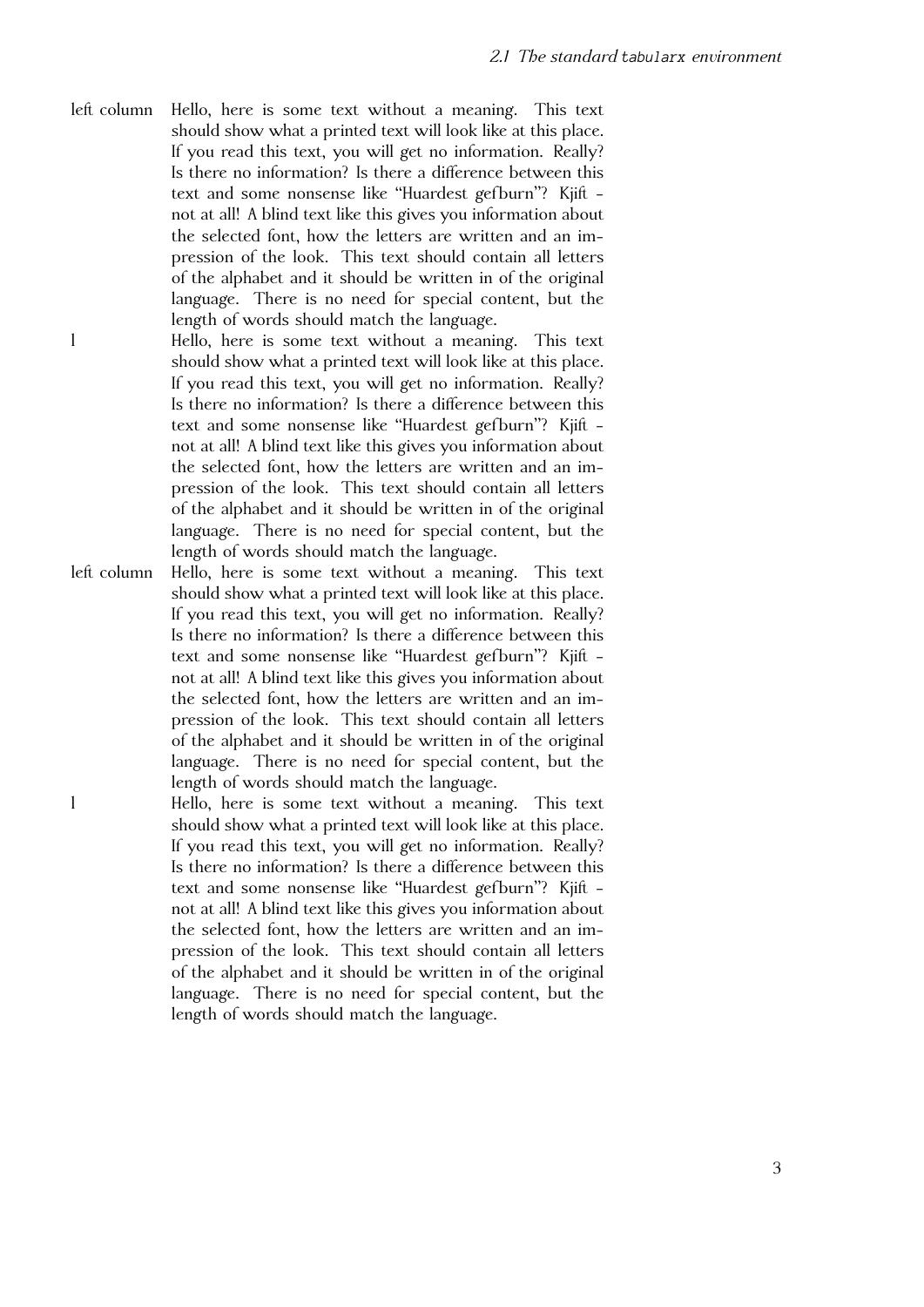#### <span id="page-3-0"></span>**2.2 The new environment xltabular**

For the demonstration we use a tabular with only one X column. There is no difference to an example with more or other column specifiers. However, there should be at least one X column specifier; it makes no real sense otherwise.

```
\overline{\text{vltabular}}{\line{\text{dth}}\{\text{@}} \; X \; \text{@}}\caption{the \texttt{xltabular} environment with \texttt{longtable}
          property}\\[\belowcaptionskip]
\Bbb NNow a manuel \cs{pagebreak} is used and on the
following page an automatic pagebreak is done by \texttt{longtable}.\\
\pagebreak
```
\BBB \end{xltabular}

Table 2: the xltabular environment with longtable property

<span id="page-3-1"></span>Some nonsense text which fills at least one line of a tabular called nonsense tabular with text. Some nonsense text which fills at least one line of a tabular called nonsense tabular with text. Some nonsense text which fills at least one line of a tabular called nonsense tabular with text. Some nonsense text which fills at least one line of a tabular called nonsense tabular with text. Some nonsense text which fills at least one line of a tabular called nonsense tabular with text. Some nonsense text which fills at least one line of a tabular called nonsense tabular with text. Some nonsense text which fills at least one line of a tabular called nonsense tabular with text. Some nonsense text which fills at least one line of a tabular called nonsense tabular with text. Some nonsense text which fills at least one line of a tabular called nonsense tabular with text. Some nonsense text which fills at least one line of a tabular called nonsense tabular with text. Some nonsense text which fills at least one line of a tabular called nonsense tabular with text. Some nonsense text which fills at least one line of a tabular called nonsense tabular with text. Some nonsense text which fills at least one line of a tabular called nonsense tabular with text. Some nonsense text which fills at least one line of a tabular called nonsense tabular with text. Some nonsense text which fills at least one line of a tabular called nonsense tabular with text.

Now a manuel \pagebreak is used and on the following page an automatik pagebreak is done by longtable.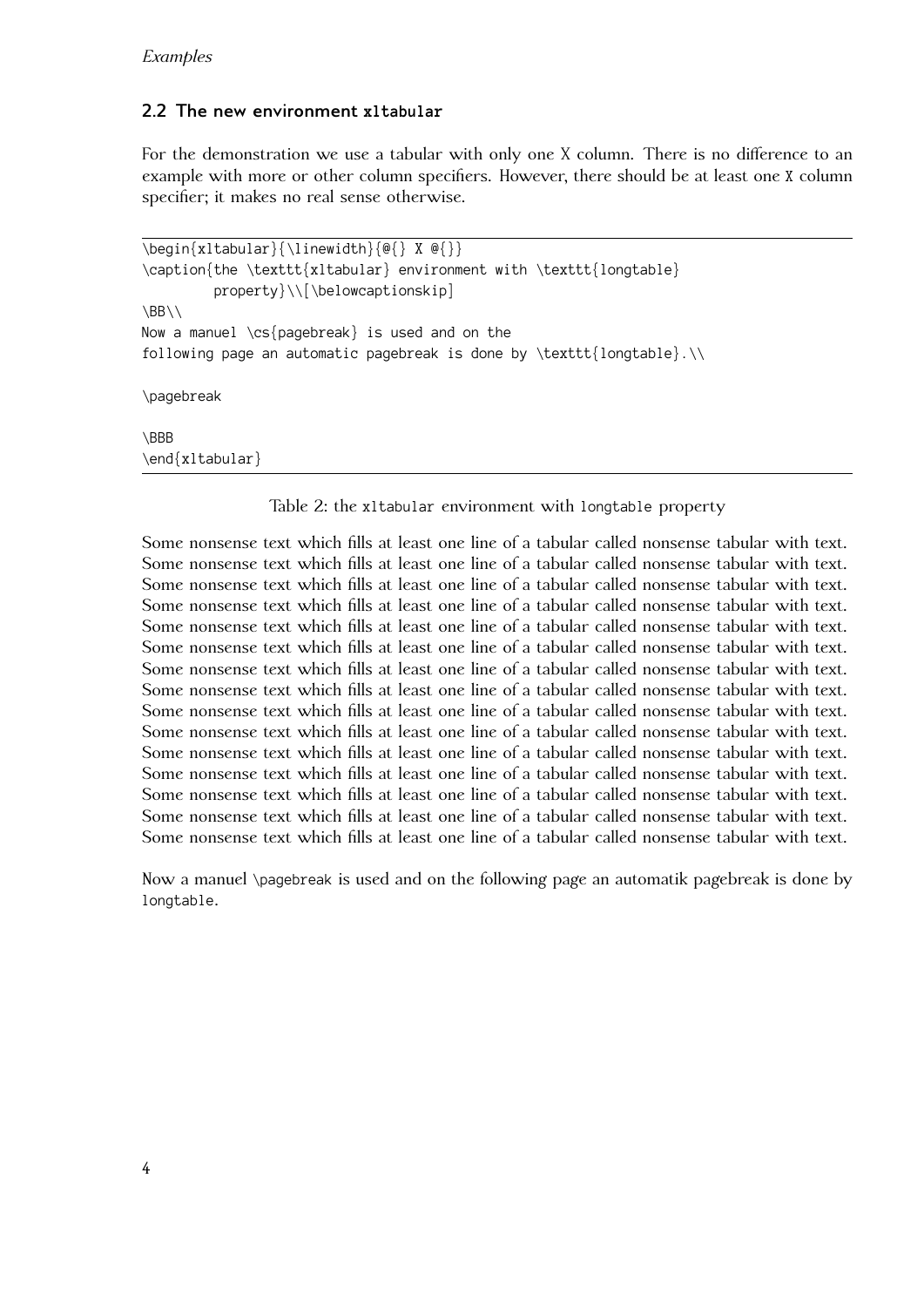Some nonsense text which fills at least one line of a tabular called nonsense tabular with text. Some nonsense text which fills at least one line of a tabular called nonsense tabular with text. Some nonsense text which fills at least one line of a tabular called nonsense tabular with text. Some nonsense text which fills at least one line of a tabular called nonsense tabular with text. Some nonsense text which fills at least one line of a tabular called nonsense tabular with text. Some nonsense text which fills at least one line of a tabular called nonsense tabular with text. Some nonsense text which fills at least one line of a tabular called nonsense tabular with text. Some nonsense text which fills at least one line of a tabular called nonsense tabular with text. Some nonsense text which fills at least one line of a tabular called nonsense tabular with text. Some nonsense text which fills at least one line of a tabular called nonsense tabular with text. Some nonsense text which fills at least one line of a tabular called nonsense tabular with text. Some nonsense text which fills at least one line of a tabular called nonsense tabular with text. Some nonsense text which fills at least one line of a tabular called nonsense tabular with text. Some nonsense text which fills at least one line of a tabular called nonsense tabular with text. Some nonsense text which fills at least one line of a tabular called nonsense tabular with text. Some nonsense text which fills at least one line of a tabular called nonsense tabular with text. Some nonsense text which fills at least one line of a tabular called nonsense tabular with text. Some nonsense text which fills at least one line of a tabular called nonsense tabular with text. Some nonsense text which fills at least one line of a tabular called nonsense tabular with text. Some nonsense text which fills at least one line of a tabular called nonsense tabular with text. Some nonsense text which fills at least one line of a tabular called nonsense tabular with text. Some nonsense text which fills at least one line of a tabular called nonsense tabular with text. Some nonsense text which fills at least one line of a tabular called nonsense tabular with text. Some nonsense text which fills at least one line of a tabular called nonsense tabular with text. Some nonsense text which fills at least one line of a tabular called nonsense tabular with text. Some nonsense text which fills at least one line of a tabular called nonsense tabular with text. Some nonsense text which fills at least one line of a tabular called nonsense tabular with text. Some nonsense text which fills at least one line of a tabular called nonsense tabular with text. Some nonsense text which fills at least one line of a tabular called nonsense tabular with text. Some nonsense text which fills at least one line of a tabular called nonsense tabular with text. Some nonsense text which fills at least one line of a tabular called nonsense tabular with text. Some nonsense text which fills at least one line of a tabular called nonsense tabular with text. Some nonsense text which fills at least one line of a tabular called nonsense tabular with text. Some nonsense text which fills at least one line of a tabular called nonsense tabular with text. Some nonsense text which fills at least one line of a tabular called nonsense tabular with text. Some nonsense text which fills at least one line of a tabular called nonsense tabular with text. Some nonsense text which fills at least one line of a tabular called nonsense tabular with text. Some nonsense text which fills at least one line of a tabular called nonsense tabular with text. Some nonsense text which fills at least one line of a tabular called nonsense tabular with text. Some nonsense text which fills at least one line of a tabular called nonsense tabular with text. Some nonsense text which fills at least one line of a tabular called nonsense tabular with text. Some nonsense text which fills at least one line of a tabular called nonsense tabular with text. Some nonsense text which fills at least one line of a tabular called nonsense tabular with text. Some nonsense text which fills at least one line of a tabular called nonsense tabular with text. Some nonsense text which fills at least one line of a tabular called nonsense tabular with text. Some nonsense text which fills at least one line of a tabular called nonsense tabular with text. Some nonsense text which fills at least one line of a tabular called nonsense tabular with text. Some nonsense text which fills at least one line of a tabular called nonsense tabular with text.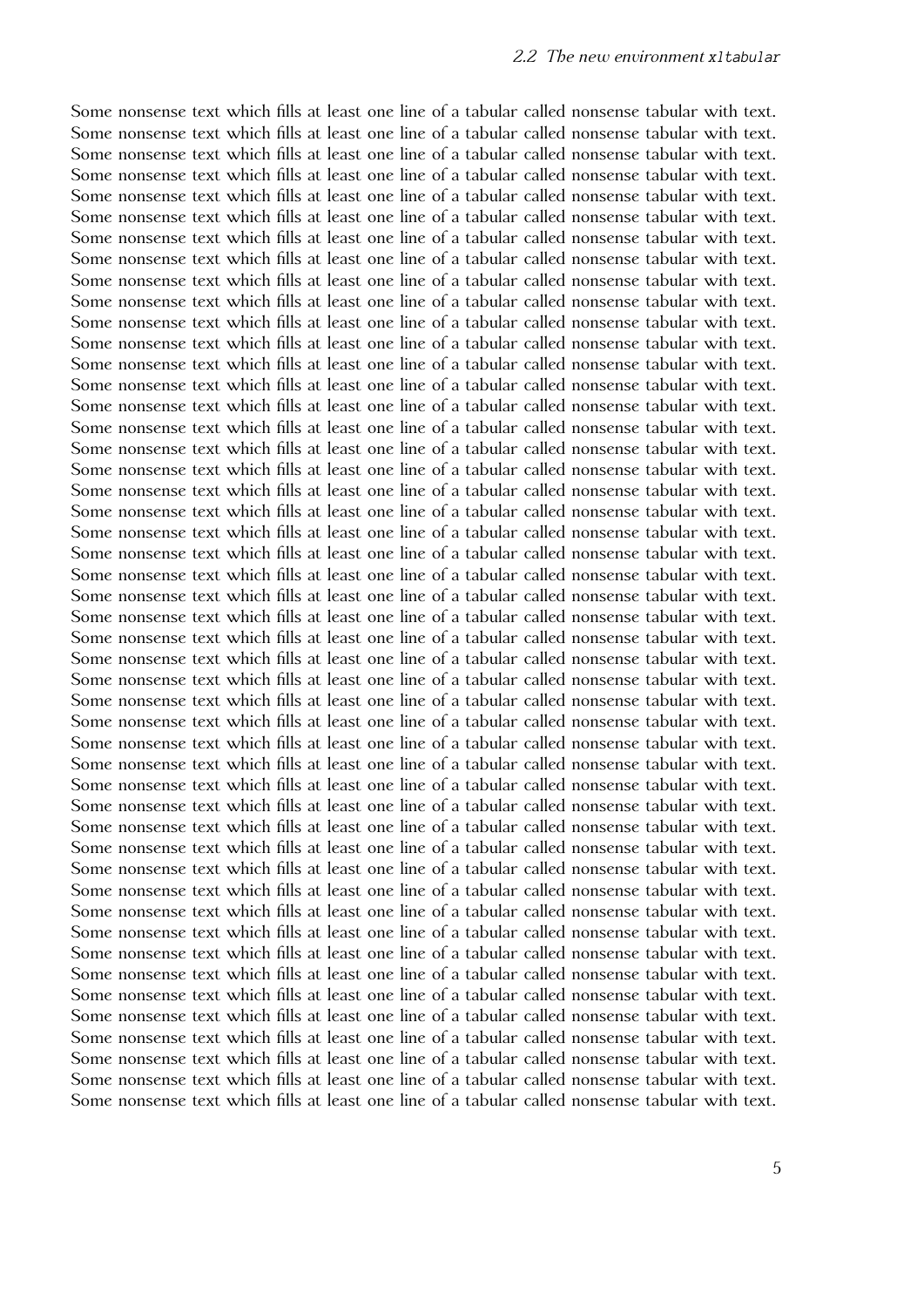Some nonsense text which fills at least one line of a tabular called nonsense tabular with text. Some nonsense text which fills at least one line of a tabular called nonsense tabular with text. Some nonsense text which fills at least one line of a tabular called nonsense tabular with text. Some nonsense text which fills at least one line of a tabular called nonsense tabular with text. Some nonsense text which fills at least one line of a tabular called nonsense tabular with text. Some nonsense text which fills at least one line of a tabular called nonsense tabular with text. Some nonsense text which fills at least one line of a tabular called nonsense tabular with text. Some nonsense text which fills at least one line of a tabular called nonsense tabular with text. Some nonsense text which fills at least one line of a tabular called nonsense tabular with text. Some nonsense text which fills at least one line of a tabular called nonsense tabular with text. Some nonsense text which fills at least one line of a tabular called nonsense tabular with text. Some nonsense text which fills at least one line of a tabular called nonsense tabular with text.

The command \BBB does nothing else then printing a lot of lines with nonsense.

```
\overline{\begin{array}{cc} \text{Mean}\{11}{0.75\line\{\text{mean}\{0\}} \end{array}}\caption{The \texttt{xltabular} environment with \texttt{longtable} property
         and left aligned by setting the optional argument.}\\[\belowcaptionskip]\hline
Left column & At first a line with some nonsense text to show how long this line is.
               The caption has the same width as the text.\setminus\setminusleft column & \blindtext\\
left column & \blindtext\\
left column & \blindtext\\
left column & \blindtext\\\hline
\end{xltabular}
```
<span id="page-5-0"></span>Table 3: The xltabular environment with longtable property and left aligned by setting the optional argument.

| Left column | At first a line with some nonsense text to show how long      |
|-------------|---------------------------------------------------------------|
|             | this line is. The caption has the same width as the text.     |
| left column | Hello, here is some text without a meaning. This text         |
|             | should show what a printed text will look like at this place. |
|             | If you read this text, you will get no information. Really?   |
|             | Is there no information? Is there a difference between this   |
|             | text and some nonsense like "Huardest gefburn"? Kjift         |
|             | - not at all! A blind text like this gives you information    |
|             | about the selected font, how the letters are written and an   |
|             | impression of the look. This text should contain all letters  |
|             | of the alphabet and it should be written in of the original   |
|             | language. There is no need for special content, but the       |
|             | length of words should match the language.                    |
|             |                                                               |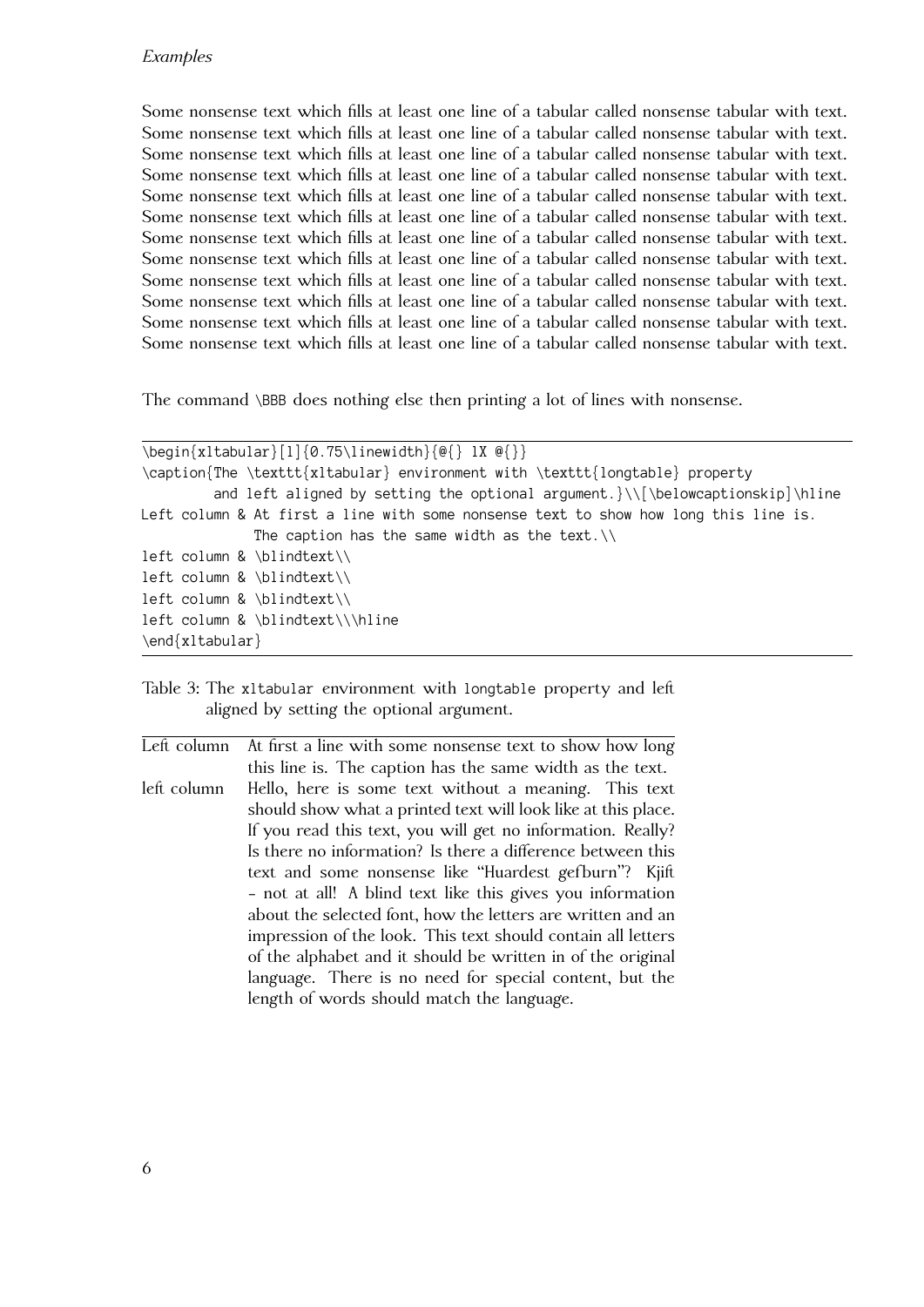- left column Hello, here is some text without a meaning. This text should show what a printed text will look like at this place. If you read this text, you will get no information. Really? Is there no information? Is there a difference between this text and some nonsense like "Huardest gefburn"? Kjift – not at all! A blind text like this gives you information about the selected font, how the letters are written and an impression of the look. This text should contain all letters of the alphabet and it should be written in of the original language. There is no need for special content, but the length of words should match the language.
- left column Hello, here is some text without a meaning. This text should show what a printed text will look like at this place. If you read this text, you will get no information. Really? Is there no information? Is there a difference between this text and some nonsense like "Huardest gefburn"? Kjift – not at all! A blind text like this gives you information about the selected font, how the letters are written and an impression of the look. This text should contain all letters of the alphabet and it should be written in of the original language. There is no need for special content, but the length of words should match the language.
- left column Hello, here is some text without a meaning. This text should show what a printed text will look like at this place. If you read this text, you will get no information. Really? Is there no information? Is there a difference between this text and some nonsense like "Huardest gef burn"? Kjift – not at all! A blind text like this gives you information about the selected font, how the letters are written and an impression of the look. This text should contain all letters of the alphabet and it should be written in of the original language. There is no need for special content, but the length of words should match the language.

#### <span id="page-6-0"></span>**2.3 tabularx without a caption**

Here comes another tabularx but without a caption. It should *not* increase the table counter. The following tabular in the last section should have the correct number!

| .ext | <b>Beschreibung</b>                                                                   |
|------|---------------------------------------------------------------------------------------|
| aux  | (auxiliary) Hilfsdatei, enthält Querverweise usw.                                     |
| bb1  | (bibliography) Hilfsdatei, enthält die Einträge für die Literatur                     |
| bib  | (bibtex) enthält die Literaturdaten                                                   |
| blg  | (bibliography log) enthält die Ausgaben eines BibTFX-Laufs                            |
| cfq  | (config) Konfigurations datei                                                         |
| clo  | (class options) Definitionen für die Dokumentenklasse und die entsprechenden Klassen- |
|      | Optionen                                                                              |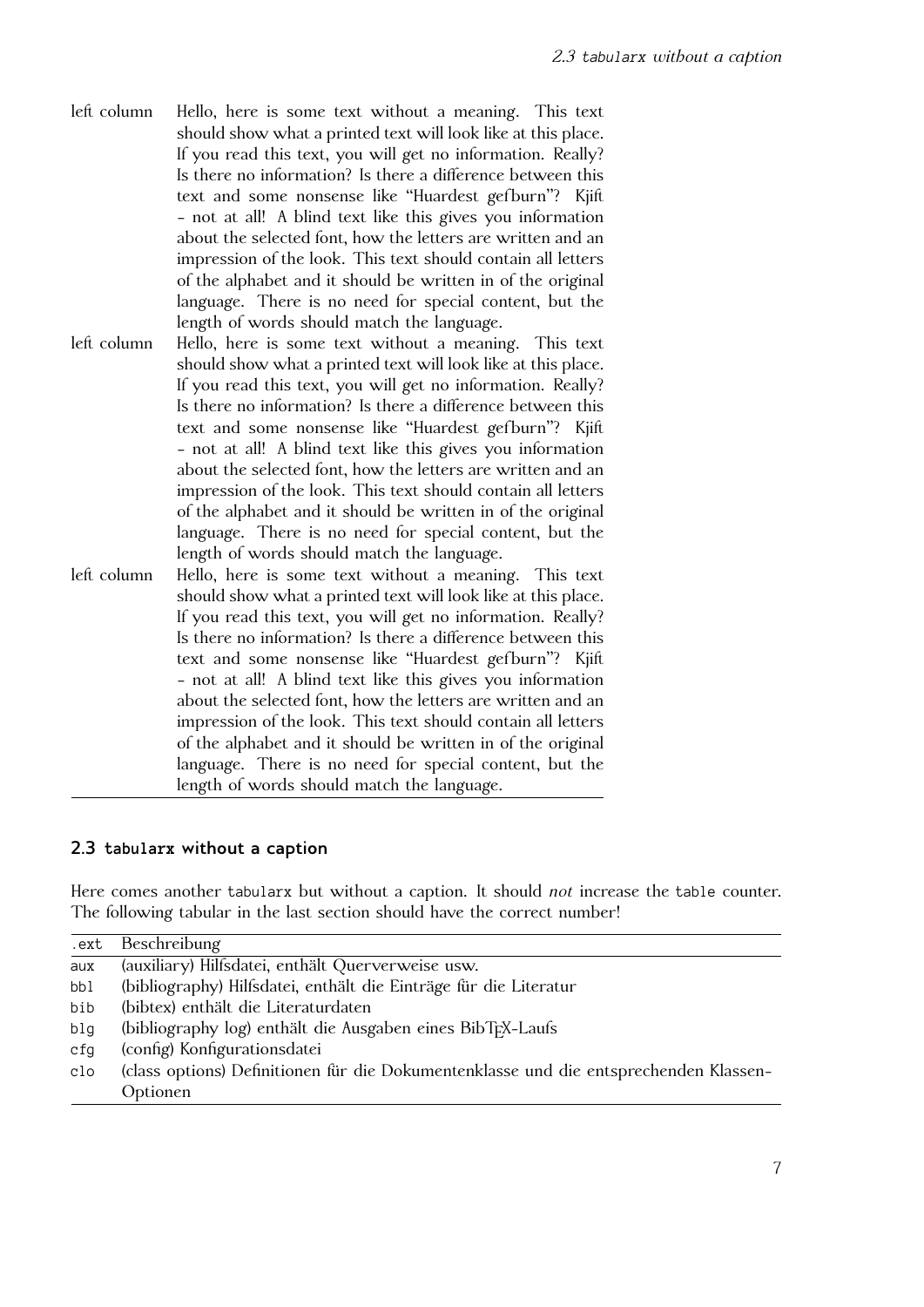#### <span id="page-7-0"></span>**2.4 xltabular with the star version of caption**

Here comes another x1tabular with \caption\*. It should *not* increase the table counter. The following tabular in the next section should have the correct number!

A caption as star version: no number no entry in the List of Tables

| .ext | <b>Beschreibung</b>                                                                   |
|------|---------------------------------------------------------------------------------------|
| aux  | (auxiliary) Hilfsdatei, enthält Querverweise usw.                                     |
| bbl  | (bibliography) Hilfsdatei, enthält die Einträge für die Literatur                     |
| bib  | (bibtex) enthält die Literaturdaten                                                   |
| blg  | (bibliography log) enthält die Ausgaben eines BibTFX-Laufs                            |
| cfq  | (config) Konfigurationsdatei                                                          |
| clo  | (class options) Definitionen für die Dokumentenklasse und die entsprechenden Klassen- |
|      | Optionen                                                                              |

#### <span id="page-7-1"></span>**2.5 xltabular with header/footer definitions**

| \begin{xltabular}{\linewidth}{@{} >{\ttfamily}1 >{\RaggedRight}X @{}}              |  |  |
|------------------------------------------------------------------------------------|--|--|
| \caption{File endings (only for a demonstration \ldots)}\\\hline                   |  |  |
| .ext & Beschreibung\\\hline                                                        |  |  |
| \endfirsthead                                                                      |  |  |
| \multicolumn{2}{@{}1}{\ldots\\small Fortsetzung}\\\hline                           |  |  |
| .ext & Beschreibung\\\hline                                                        |  |  |
| \endhead                                                                           |  |  |
| \hline                                                                             |  |  |
| \multicolumn{2}{r@{}}{\small Fortsetzung\ldots}\\                                  |  |  |
| \endfoot                                                                           |  |  |
| \hline                                                                             |  |  |
| \endlastfoot                                                                       |  |  |
| (auxiliary) Hilfsdatei, enthält Querverweise usw. \\<br>aux &                      |  |  |
| bbl & (bibliography) Hilfsdatei, enthält die Einträge für die Literatur\\          |  |  |
| bib & (bibtex) enthält die Literaturdaten\\                                        |  |  |
| blg & (bibliography log) enthält die Ausgaben eines Bib\TeX-Laufs\\                |  |  |
| cfg & (config) Konfigurationsdatei\\                                               |  |  |
| clo & (class options) Definitionen für die Dokumentenklasse und die entsprechenden |  |  |
| $[\ldots]$                                                                         |  |  |
| Klassen-Optionen\\                                                                 |  |  |
| $\end{xltabular}$                                                                  |  |  |

Table 5: File endings (only for a demonstration …)

<span id="page-7-2"></span>

|     | ext Beschreibung                                                  |
|-----|-------------------------------------------------------------------|
| aux | (auxiliary) Hilfsdatei, enthält Querverweise usw.                 |
| bbl | (bibliography) Hilfsdatei, enthält die Einträge für die Literatur |
| bib | (bibtex) enthält die Literaturdaten                               |

Fortsetzung…